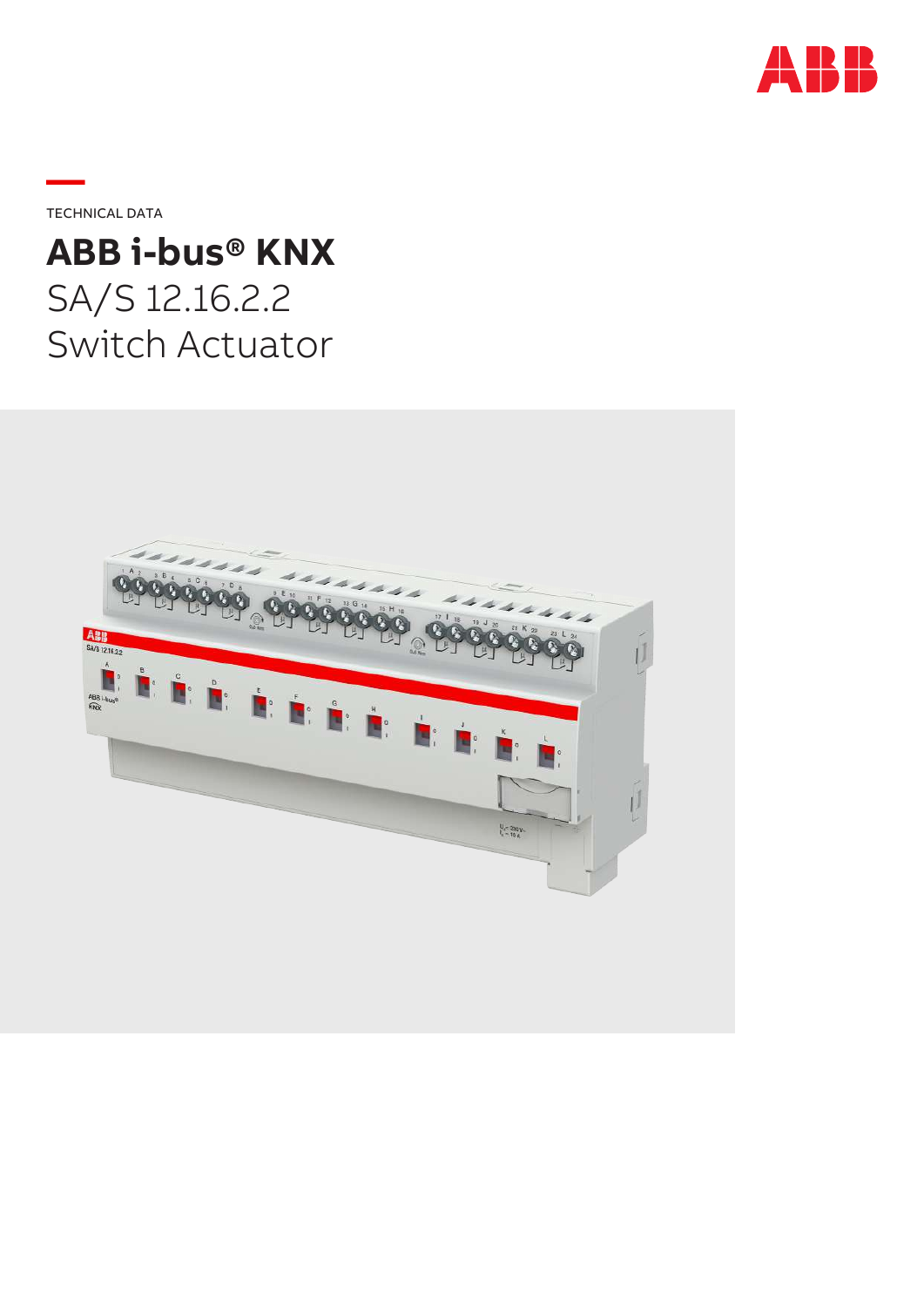## **Device description**

**—**

The device is a modular installation device (MDRC) in proM design. It is designed for installation in electrical distribution boards and small housings with a 35 mm mounting rail (to EN 60715).

The device is KNX-certified and can be used as a product in a KNX system → EU declaration of conformity.

#### The device is powered via the bus

(ABB i-bus® KNX) and requires no additional auxiliary voltage supply. The connection to the bus is made via a bus connection terminal on the front of the housing. The loads are connected to the outputs using screw terminals → terminal designation on the housing.

The software application Engineering Tool Software (ETS) is used for physical address assignment and parameterization.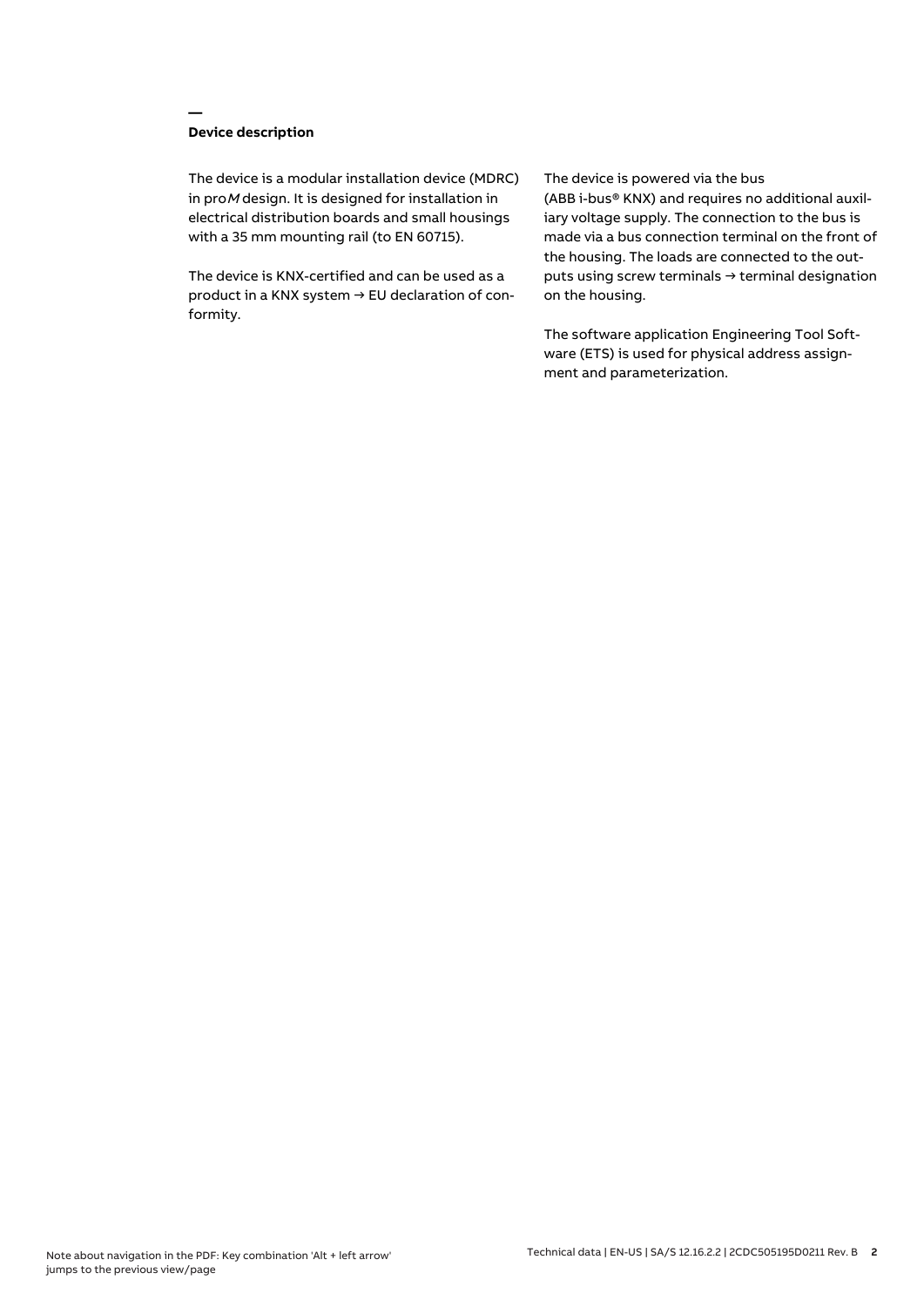# **Device functions**

**—**

The device possesses mutually independent switching relays with which the following functions can be implemented:

• Switching primarily resistive loads in single- or multi-phase electrical networks

On-site operation of the outputs is possible using toggle switches.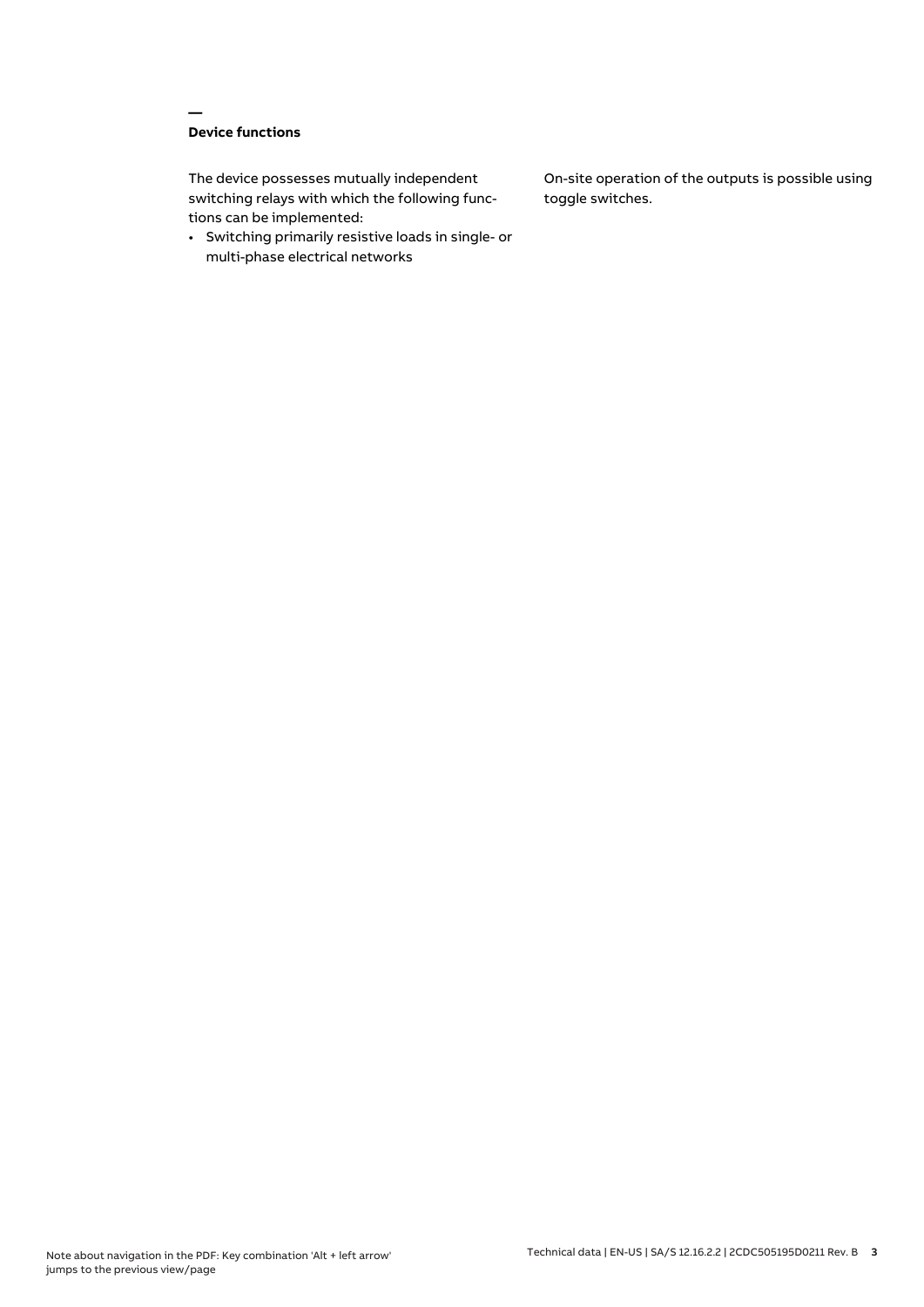## **Connections**

**—**

The devices possess the following connections:

- Depending on the device type, 2, 4, 8 or 12 relay outputs for switching electrical loads
- 1 bus connection

# **—**

# **Inputs**

This section is not relevant for these devices.

#### **— Outputs**

# **Note**

A device with 12 channels (A … L) is described below.

The outputs can be used individually to switch electrical loads.

| Function. |                                               |  | D | - E - |  |  |  |  |
|-----------|-----------------------------------------------|--|---|-------|--|--|--|--|
| Switch    | $\mathsf{x}$<br>$\mathbf{v}$ and $\mathbf{v}$ |  |   |       |  |  |  |  |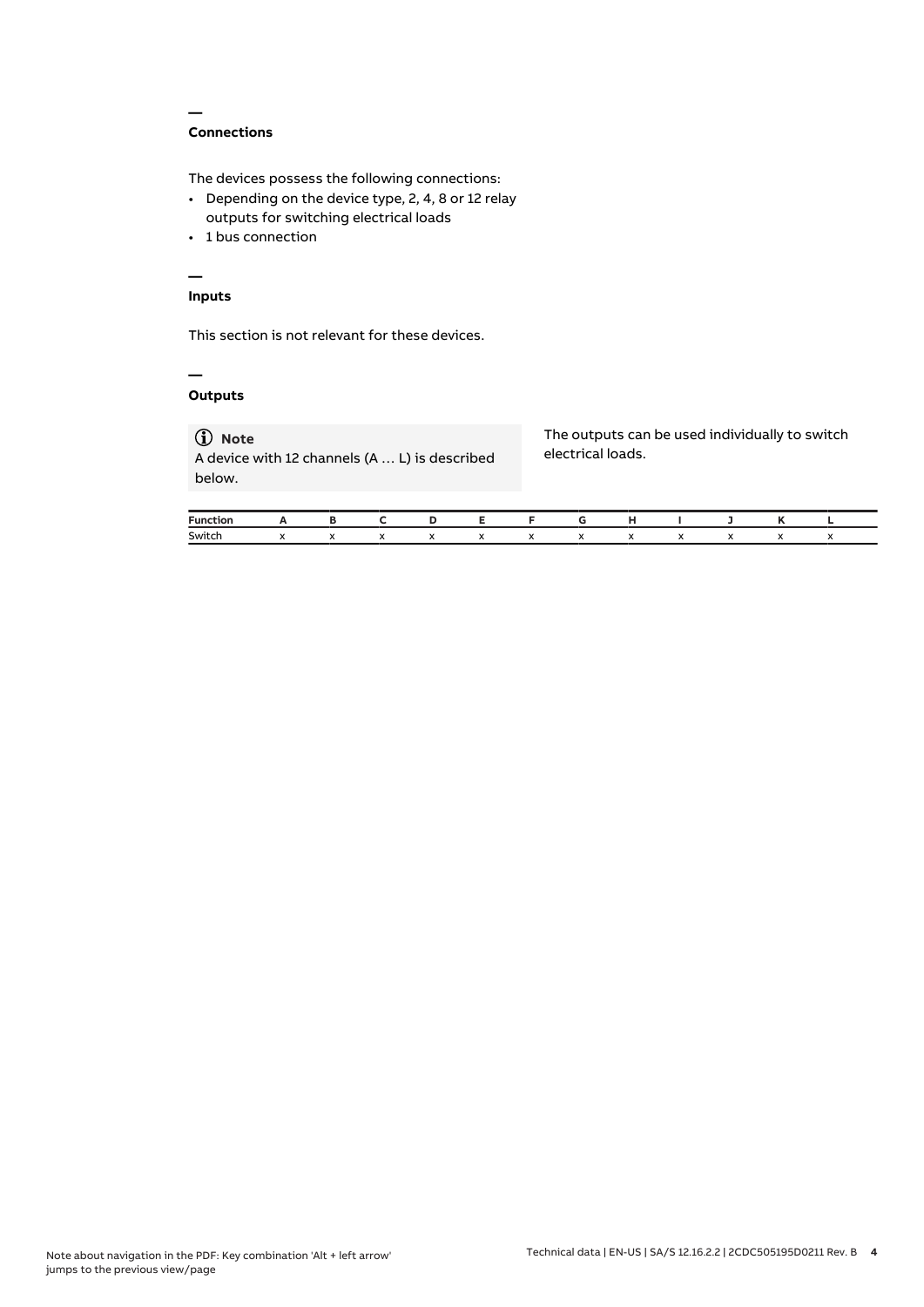## **Dimension drawing**

**—**

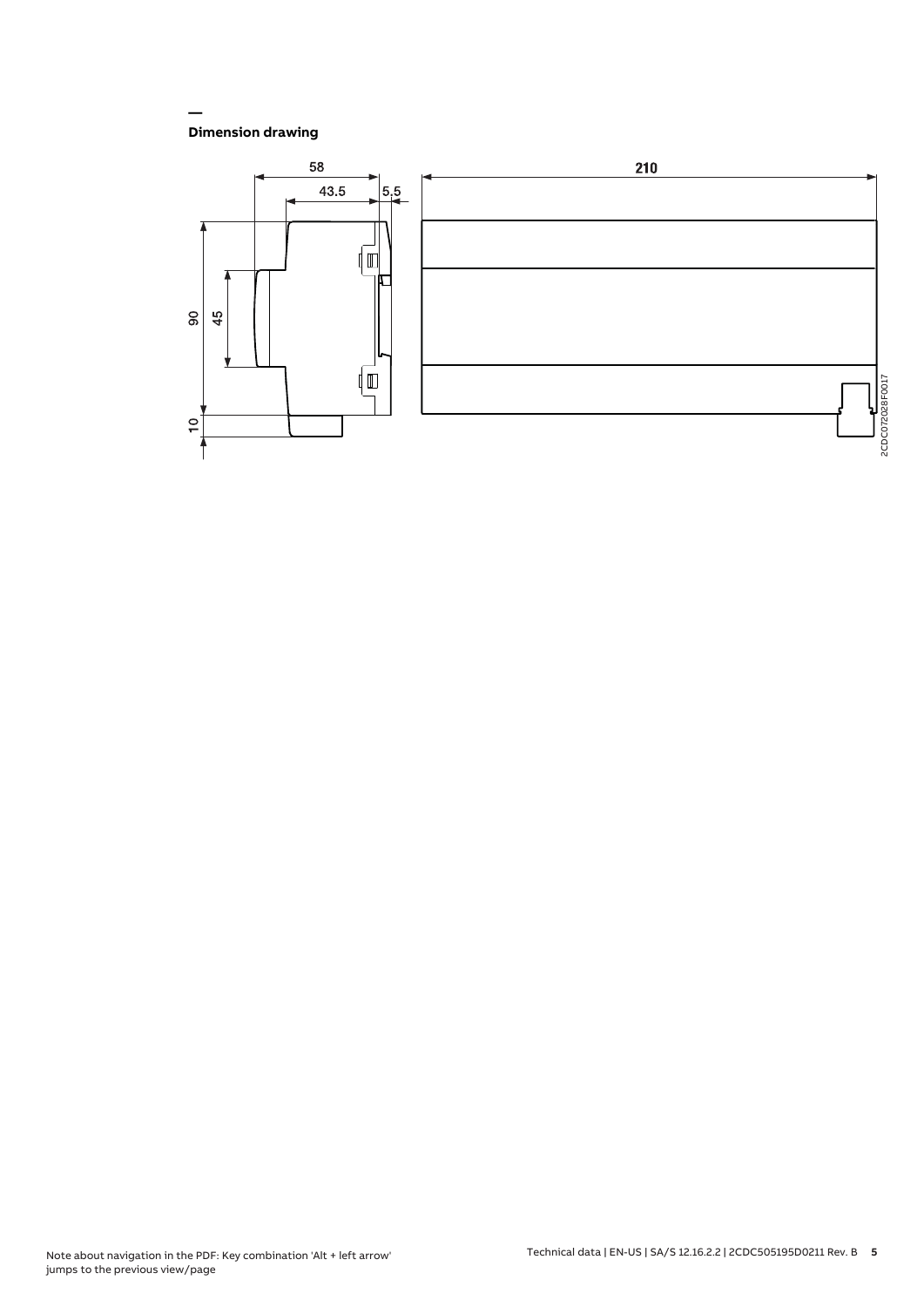**Connection diagram**

**—**



#### **— Legend**

- **1** Label carriers
- **2** Programming LED
- **3** Programming button
- **4** Bus connection terminal
- **5** Cover cap
- **6** Load circuit, two screw terminals each
- **7** Toggle switches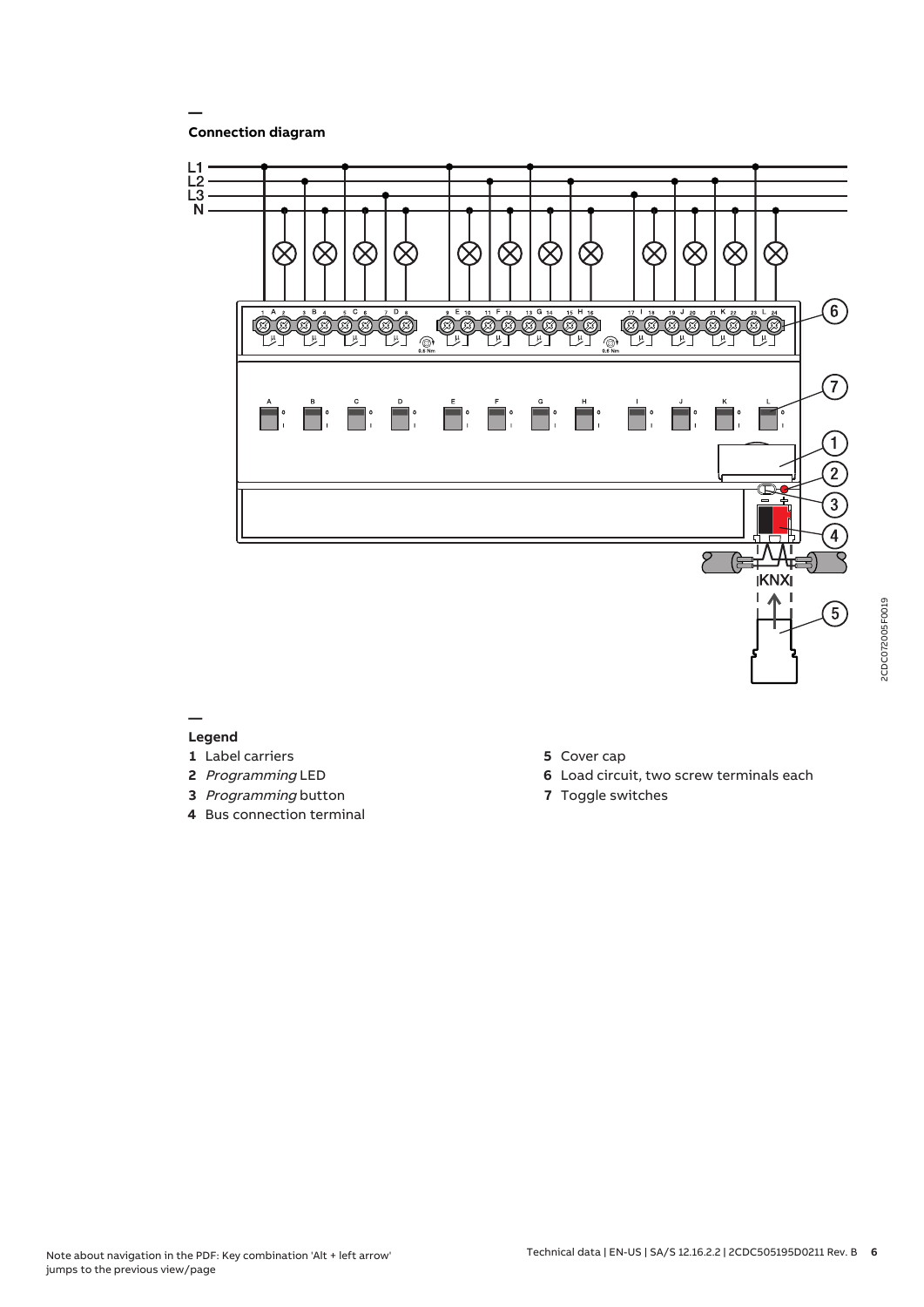# **Operating and display elements**

**—**

| <b>Operating control/LED</b> | Description/function                                            | <b>Display</b>                                                  |
|------------------------------|-----------------------------------------------------------------|-----------------------------------------------------------------|
|                              | Assignment of the physical address                              | LED On: Device in programming mode                              |
| Programming button/LED       |                                                                 |                                                                 |
| $\circ$                      | Switching of the output:<br>$I =$ Switch on<br>$0 =$ Switch off | Indication of the contact position:<br>I = Closed<br>$0 =$ Open |
| Toggle switches              |                                                                 |                                                                 |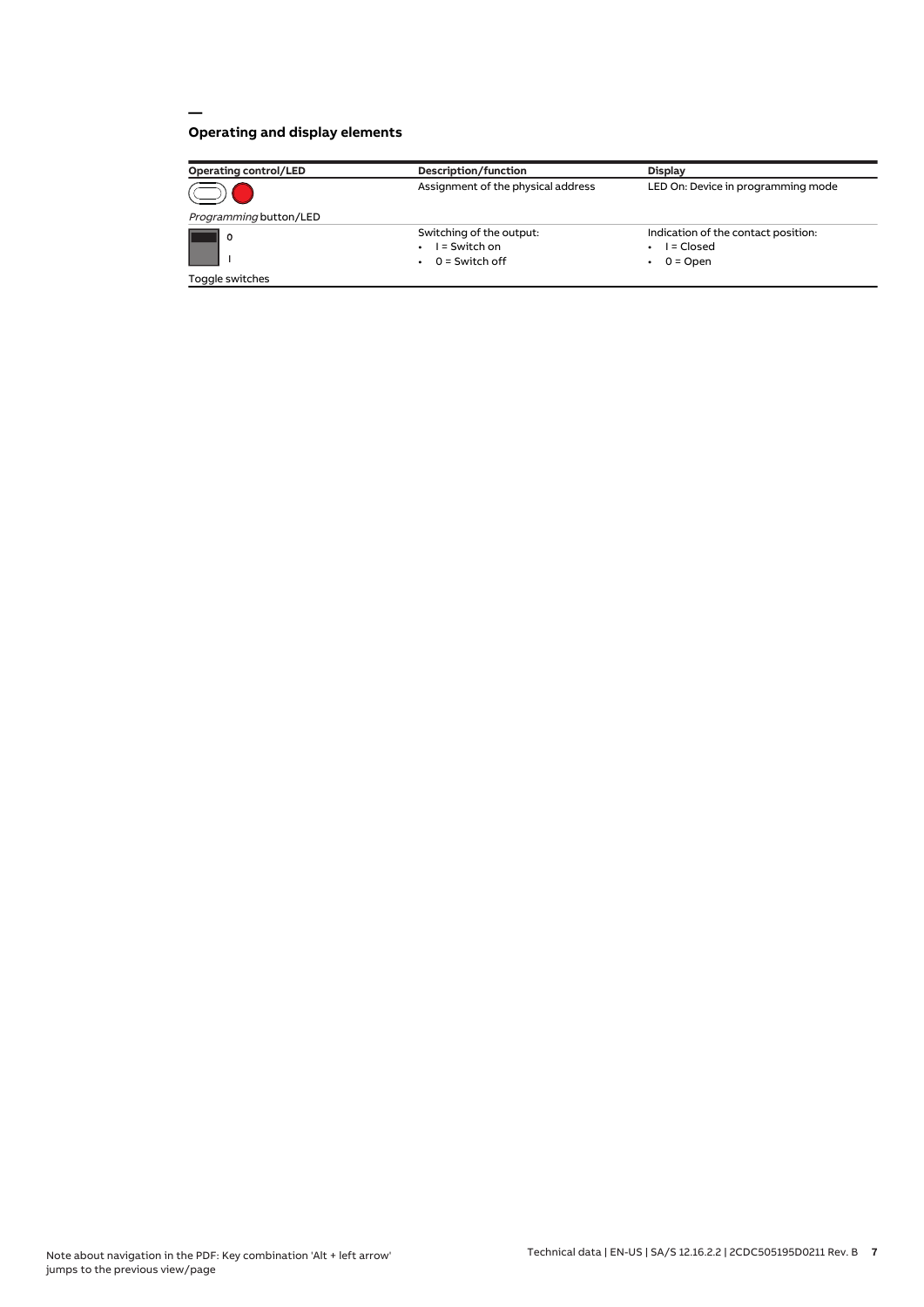#### **— General technical data**

| <b>Device</b>                        | Dimensions                                                              | $90 \times 210 \times 63.5$ mm (H x W x D)                                      |
|--------------------------------------|-------------------------------------------------------------------------|---------------------------------------------------------------------------------|
|                                      | Mounting width in space units                                           | 12 modules, 17.5 mm each                                                        |
|                                      | Weight                                                                  | $0.61$ kg                                                                       |
|                                      | Mounting position                                                       | Any                                                                             |
|                                      | Mounting variant                                                        | 35 mm mounting rail                                                             |
|                                      | Design                                                                  | ProM                                                                            |
|                                      | Degree of protection                                                    | <b>IP 20</b>                                                                    |
|                                      | Protection class                                                        | Ш                                                                               |
|                                      | Overvoltage category                                                    | Ш                                                                               |
|                                      | Pollution degree                                                        | 2                                                                               |
| <b>Materials</b>                     | Housing                                                                 | Polycarbonate, Makrolon FR6002, halogen free                                    |
| <b>Material note</b>                 | Fire classification                                                     | Flammability V-0                                                                |
| <b>Electronics</b>                   | Rated voltage, bus                                                      | 30 V DC                                                                         |
|                                      | Voltage range, bus                                                      | 21  31 V DC                                                                     |
|                                      | Current consumption, bus                                                | $< 12 \text{ mA}$                                                               |
|                                      | Maximum current, device                                                 | $12 \times 16$ A                                                                |
|                                      | Power loss, device                                                      | $\leq 12$ W                                                                     |
|                                      | Power loss, bus                                                         | $\leq$ 0.25 W                                                                   |
|                                      | KNX safety extra low voltage                                            | <b>SELV</b>                                                                     |
| <b>Connections</b>                   | Connection type, KNX bus                                                | Plug-in terminal                                                                |
|                                      | Cable diameter, KNX bus                                                 | 0.6  0.8 mm, solid                                                              |
|                                      | Connection type, load circuit                                           | Screw terminal with universal head (PZ 1)                                       |
|                                      | Pitch                                                                   | 7.62 mm                                                                         |
|                                      | Tightening torque, screw terminals                                      | $0.50.6$ Nm                                                                     |
|                                      | Conductor cross-section, flexible                                       | $1 \times (0.2 \ldots 4 \text{ mm}^2) / 2 \times (0.2 \ldots 2.5 \text{ mm}^2)$ |
|                                      | Conductor cross section, rigid                                          | $1 \times (0.2 \ldots 6 \text{ mm}^2) / 2 \times (0.2 \ldots 4 \text{ mm}^2)$   |
|                                      | Conductor cross section with wire end ferrule without<br>plastic sleeve | $1 \times (0.25 2.5 \text{ mm}^2)$                                              |
|                                      | Conductor cross section with wire end ferrule with<br>plastic sleeve    | $1 \times (0.254 \text{ mm}^2)$                                                 |
|                                      | Conductor cross section with TWIN wire end ferrule                      | $1 \times (0.52.5)$ mm <sup>2</sup> )                                           |
|                                      | Length, wire end ferrule contact pin                                    | $\geq 10$ mm                                                                    |
| <b>Certificates and declarations</b> | Declaration of conformity CE                                            | → 2CDK505261D2701                                                               |
| <b>Ambient conditions</b>            | Operation                                                               | $-5+45$ °C                                                                      |
|                                      | Transport                                                               | $-25+70 °C$                                                                     |
|                                      | Storage                                                                 | $-25+55$ °C                                                                     |
|                                      | Humidity                                                                | $\leq$ 95 %                                                                     |
|                                      | Condensation allowed                                                    | No                                                                              |
|                                      | Atmospheric pressure                                                    | $\geq$ 80 kPa (corresponds to air pressure at 2,000 m above sea<br>level)       |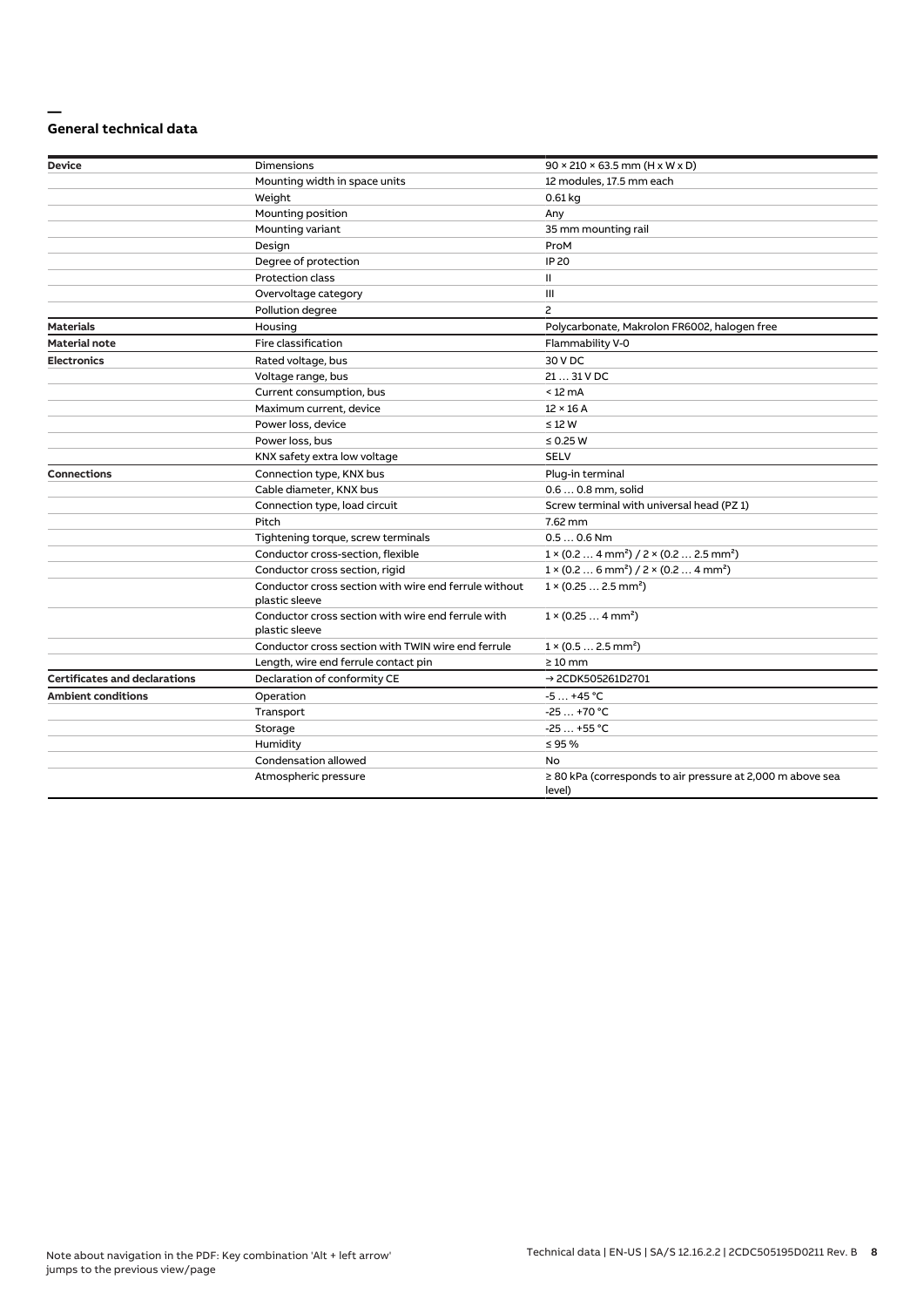#### **— Outputs – relays 16 A**

| <b>Rated values</b>         | Number of outputs                                      | 12                                              |
|-----------------------------|--------------------------------------------------------|-------------------------------------------------|
|                             | Rated voltage U <sub>n</sub>                           | 230 V AC                                        |
|                             | Rated current I <sub>n</sub> (per output)              | 16 A                                            |
|                             | Rated frequency                                        | 50/60 Hz                                        |
|                             | Relay type                                             | Bi-stable                                       |
| <b>Switching currents</b>   | AC-1 operation (cos $\varphi$ = 0.8)                   | $\leq 16$ A                                     |
|                             | AC-3 operation (cos $\varphi$ = 0.45)                  | $\leq 8$ A                                      |
|                             | Fluorescent lighting load AX                           | $\leq 16$ AX                                    |
|                             | Switching current at 12 V AC                           | $\geq 0.1$ A                                    |
|                             | Switching current at 24 V AC                           | $\geq 0.1$ A                                    |
|                             | Switching current at 24 V DC (resistive load)          | $\leq 16$ A                                     |
| <b>Service life</b>         | Mechanical service life                                | $\geq$ 3 x 10 <sup>6</sup> switching operations |
|                             | AC-1 operation (cos $\varphi$ = 0.8)                   | $\geq 10^5$ switching operations                |
|                             | AC-3 operation (cos $\varphi$ = 0.45)                  | $\geq$ 3 x 10 <sup>4</sup> switching operations |
|                             | AC-5a operation (cos $\varphi$ = 0.45)                 | $\geq$ 3 x 10 <sup>4</sup> switching operations |
| <b>Switching operations</b> | Switching operations per minute when one relay         | $\leq 120$                                      |
|                             | switches                                               |                                                 |
|                             | Switching operations per minute when all relays switch | $\leq 10$                                       |
| Inrush current              | Inrush current $I_{\text{peak}}$ (150 $\mu$ s)         | $\leq 400$ A                                    |
|                             | Inrush current I <sub>neak</sub> (250 µs)              | $\leq$ 320 A                                    |
|                             | Inrush current $I_{\text{peak}}$ (600 µs)              | $\leq$ 200 A                                    |

# **Note**

The inrush current  $I_{peak}$  is the typical ballast load current that results during switching. Using the inrush current  $I_{peak}$ , it is possible to calculate the maximum number of switchable ballasts at the Switch Actuator output Ballast calculation.

| Lamp type                                        | Symbol | Max. lamp load |
|--------------------------------------------------|--------|----------------|
| Incandescent bulbs                               |        | 2,500 W        |
| Fluorescent lamps uncompensated                  | 3 C    | 2,500 W        |
| Fluorescent lamps parallel compensated           |        | 1,500 W        |
| Fluorescent lamps duo circuit                    |        | 1,500 W        |
| Low-voltage halogen lamps inductive transformer  | ∏⊗     | 1,200 W        |
| Low-voltage halogen lamps electronic transformer |        | 1,500 W        |
| Low-voltage halogen lamps 230 V                  |        | 2,500 W        |
| Dulux lamps uncompensated                        |        | 1,100 W        |
| Dulux lamps parallel compensated                 |        | 1,100 W        |
| Mercury-vapor lamps uncompensated                |        | 2,000 W        |
| Mercury-vapor lamps parallel compensated         |        | 2,000 W        |
| LED lamps                                        | UED    | 400 W          |
| Rated motor power                                | Μ      | 1,840 W        |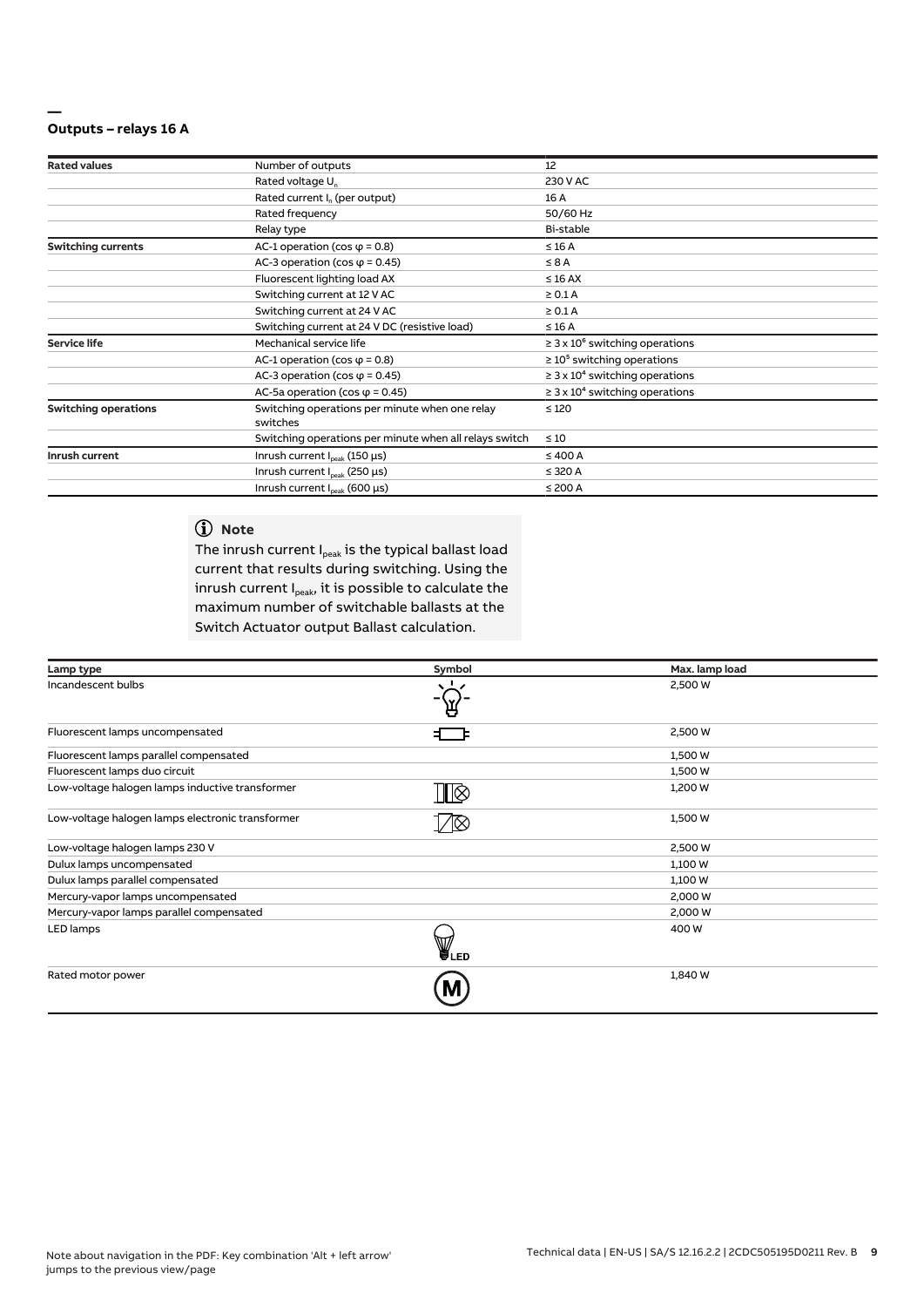#### **— Device type**

| Switch Actuator                   | SA/S 12.16.2.2                                       |
|-----------------------------------|------------------------------------------------------|
| Application                       | Switch standard 12-fold 16 A /                       |
|                                   | $\ldots$ = current version number of the application |
| Maximum number of group objects   | 286                                                  |
| Maximum number of group addresses | 1000                                                 |
| Maximum number of assignments     | 1000                                                 |
|                                   |                                                      |

# **Note**

Observe software information on the website → www.abb.com/knx.

# **Note**

The device supports the locking function of a KNX device in ETS. If a BAU code was assigned, the device can be read and programmed only with this BAU code.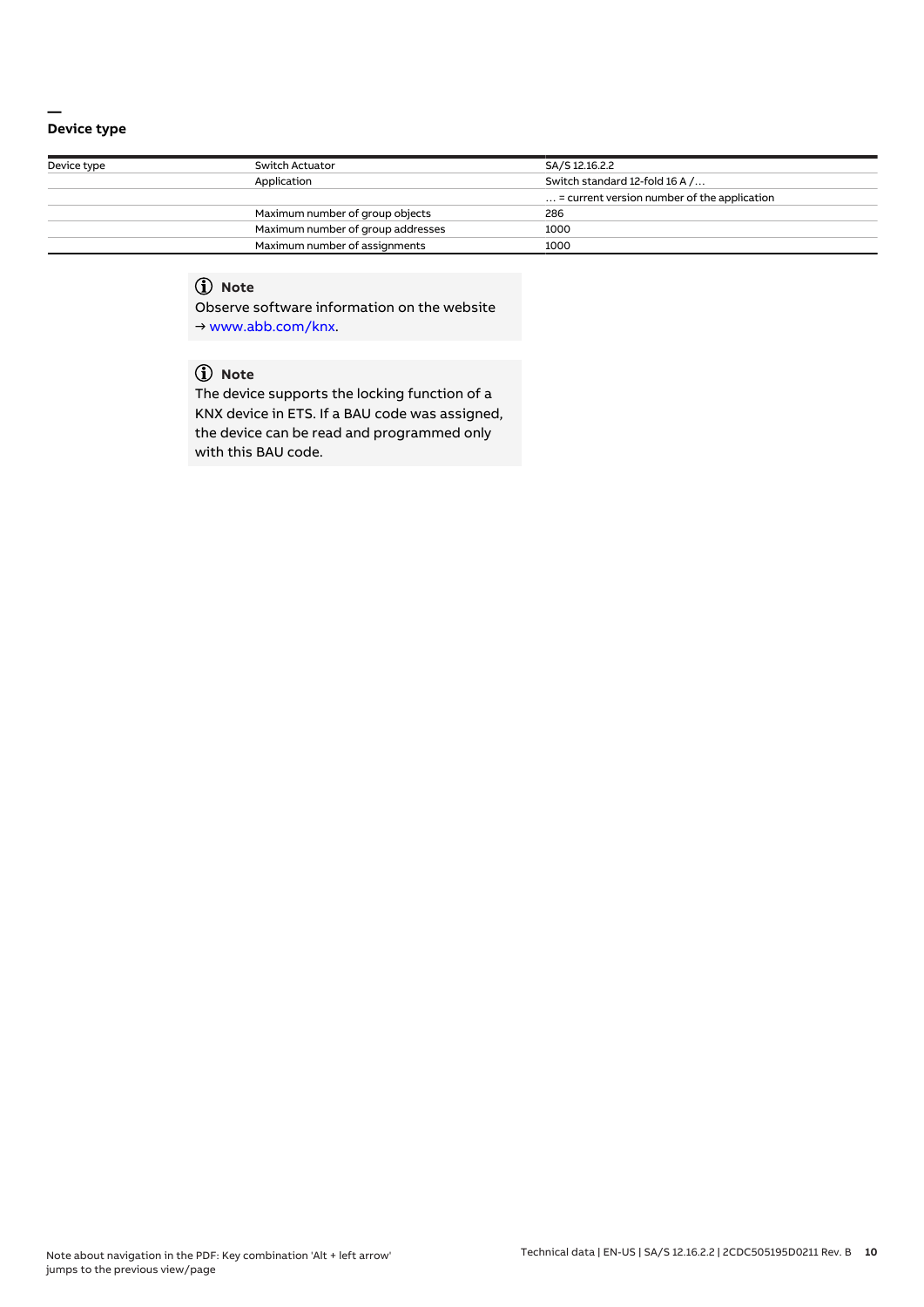#### **— Ordering details**

| <b>Description</b> | <b>MW</b> | Type           | Order no.       | Packaging<br>[pcs.] | Weight (incl.<br>packaging)<br>[kg] |
|--------------------|-----------|----------------|-----------------|---------------------|-------------------------------------|
| Switch             | ᅭ         | SA/S 12.16.2.2 | 2CDG110264R0011 |                     | 0.72                                |